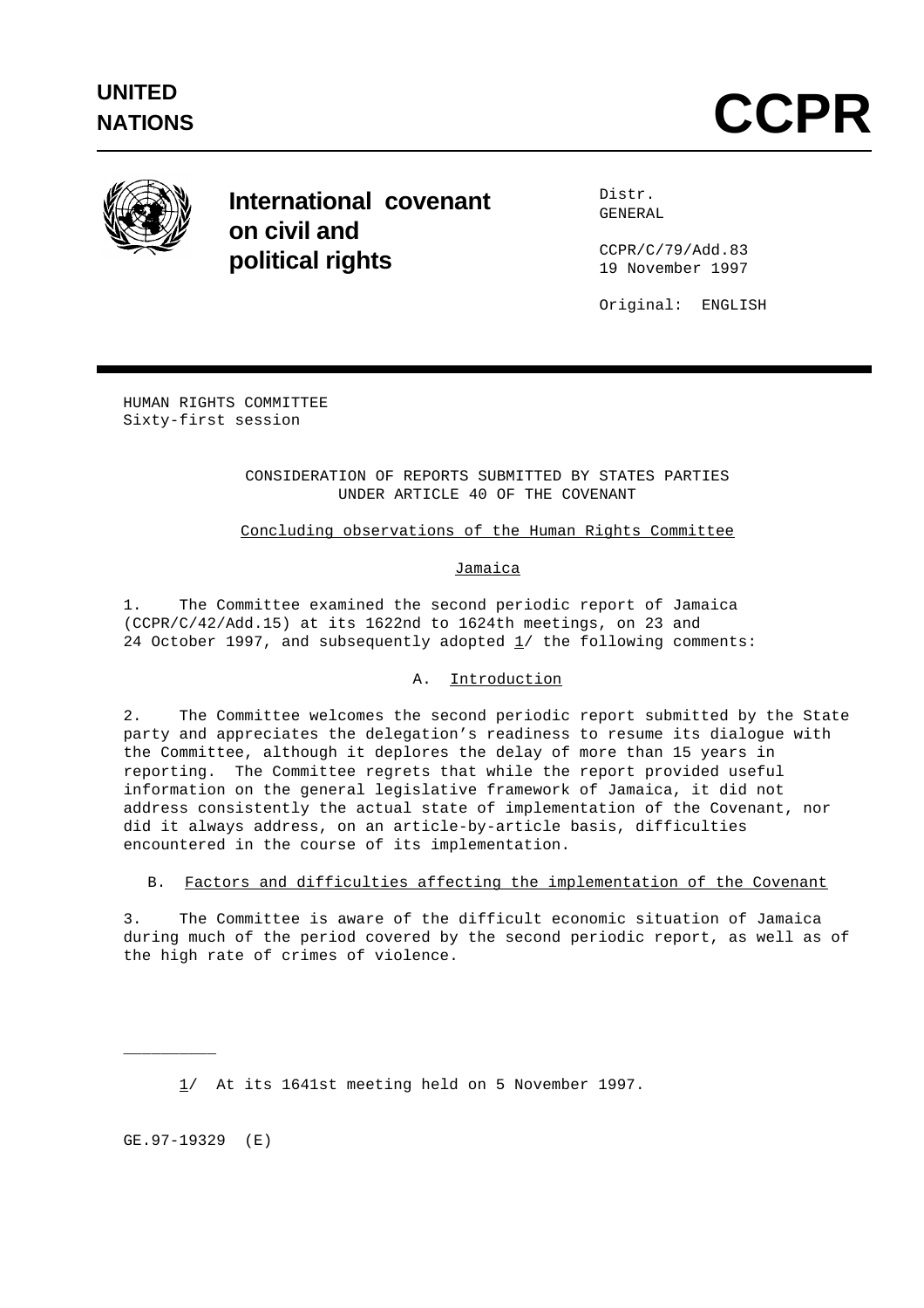#### C. Positive aspects

4. The Committee appreciates that in the envisaged review of the Jamaican Constitution, any provisions in contradiction with the Covenant which might appear from the application of section 24 of the present Constitution, would be eliminated. It expresses the hope that the recommendation of the Constitutional Commission to the effect that the new Bill of Rights should explicitly refer to prohibition of discrimination on the grounds of sex will be implemented as part of this legislation.

5. The Committee welcomes the establishment in 1993 of the Police Public Complaints Authority, which allows Jamaican citizens to seek redress if they have been abused by police officers, and the requirement for this body to report publicly on its activities. The Committee further welcomes the establishment of a Public Commission of Inquiry into the prison disturbances which occurred in several correctional facilities in August 1997, resulting in the loss of life of 16 inmates. At the same time, the Committee wishes to emphasize that the results of the investigations of and the action taken by these bodies should be disseminated as widely as possible and made available to the Committee.

6. The Committee appreciates that the imposition of capital punishment has been reviewed by the Jamaican authorities during the period under review, leading to the adoption of the Offences against the Person (Amendment) Act, 1992 and the concomitant adoption of procedures for legal representation, classification of offences, minimum periods to be served and an appellate system.

7. The Committee appreciates that on the basis of the classification of capital offences under the Offences against the Person (Amendment) Act, judicial decisions and a number of Views adopted by the Committee under the Optional Protocol, numerous death sentences were commuted, leading to a considerable reduction in the number of inmates under sentence of death.

8. The Committee welcomes the fact that draft legislation is currently being finalized with a view to improving the system of legal aid in Jamaica: under the proposed system, legal aid would be extended to all aspects of criminal proceedings and appeals, to constitutional motions, to prerogative writs and to the writ of habeas corpus, as well as to other civil proceedings. The Committee expresses the hope that the new Legal Aid Bill will be passed and will enter into force as soon as possible, and that sufficient resources will be allocated for its effective operation.

9. The Committee welcomes the current implementation of a programme for the modernization and the rebuilding of the prison estate. On the basis of the information provided by the delegation, such projects as have already been approved and are being implemented, such as the long-overdue modernization of St. Catherine District Prison and the building of a facility to replace the outdated Tower Street Adult Correctional Centre, will improve conditions of detention, overcrowding of prisons and other unsatisfactory conditions. The Committee welcomes the intention expressed by the delegation to amend administrative regulations listing objects that inmates, whatever their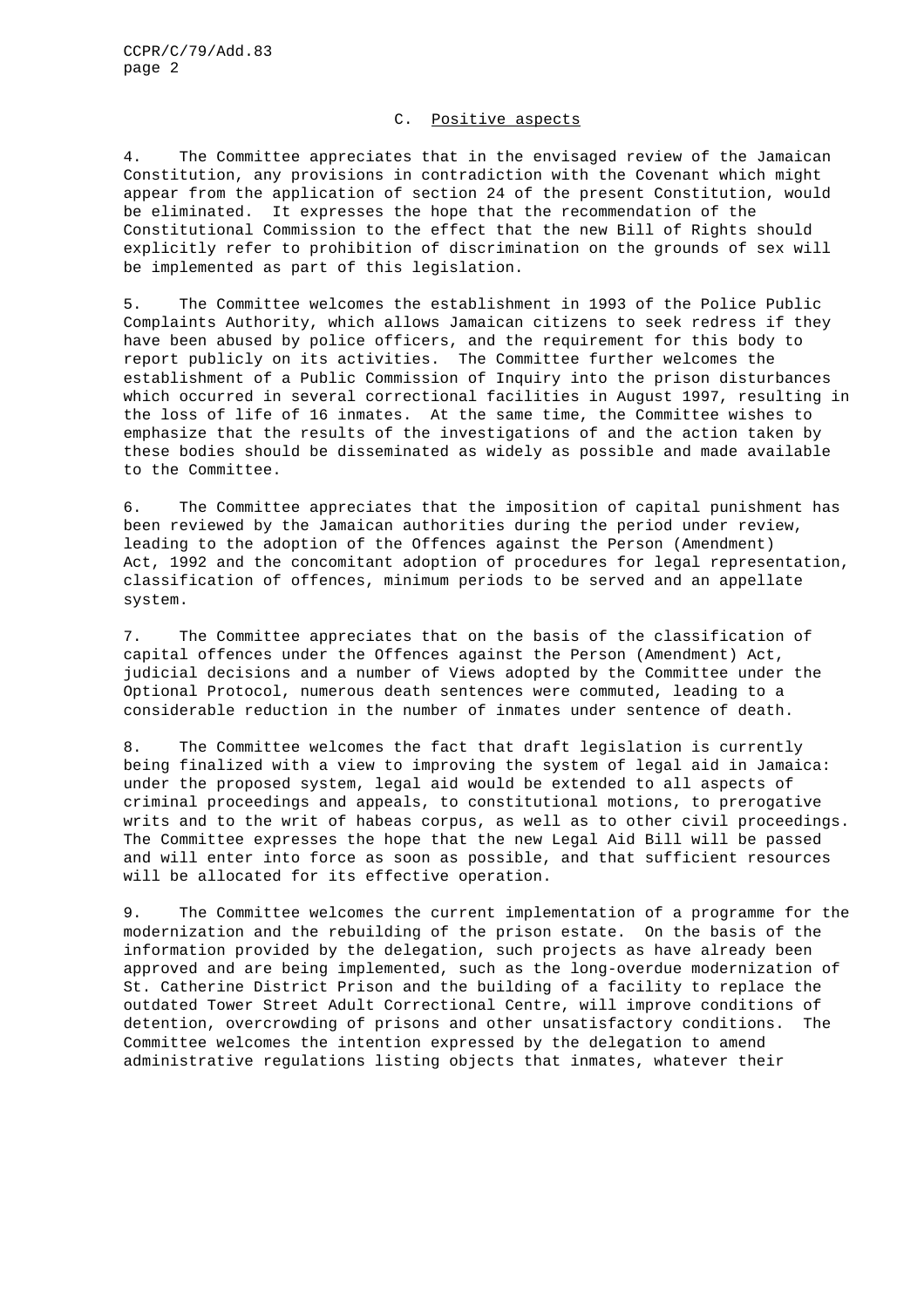sentence, may keep in their possession, to the effect that a prisoner will be allowed to retain in his cell correspondence and will be assured access to legal documents relating to his case.

#### D. Subjects of concern and the Committee's recommendations

10. The Committee notes with the utmost regret Jamaica's notification of denunciation of the Optional Protocol. Unless withdrawn, this denunciation will become effective on 23 January 1998. The Committee affirms that:

(a) Views of the Committee already adopted on communications under the Optional Protocol will retain their validity and will require implementation;

(b) Communications already pending, or submitted before 23 January 1998, will not be affected by Jamaica's notification and will be considered by the Committee in due course;

(c) Jamaica will continue to be bound by the provisions of the Covenant, and be subject to other monitoring functions of the Committee.

11. The Committee considers that the Governor-General's notification of 7 August 1997, unilaterally imposing timetables for the examination of communications under the Optional Protocol by the Committee, cannot be invoked as justification for any measure that would deviate from the Covenant, the Optional Protocol, or requests by the Committee for interim measures of protection.

12. The Committee is concerned at the incidence of domestic violence against women. Therefore:

The Committee recommends that increased efforts be made to sensitize the population to the need to respect women's dignity and that legislation should ensure ready access to remedies for violations of women's human rights, and that social and educational programmes be pursued to ensure the upholding of womens' rights by way of abolishing all discrimination.

13. The Committee notes with concern that serious deficiencies persist in the administration of the State party's prison system. These include conditions of imprisonment which the Committee considers incompatible with the United Nations Standard Minimum Rules for the Treatment of Prisoners and article 10 of the Covenant; attention should be paid to the lack of sanitary facilities, lighting in cells, adequate diet, adequate training of prison staff, adequate facilities for visits of convicted prisoners (by relatives and by their legal representatives) and recurrent ill-treatment of inmates. In this regard:

Effective means of redress, without reprisals, should be available for detainees and prisoners regarding complaints of ill-treatment by police or prison warders; the Boards of Visitors should examine all such complaints and report to the prison governor. The Committee recommends that an independent prison inspectorate be established which would report publicly on its findings.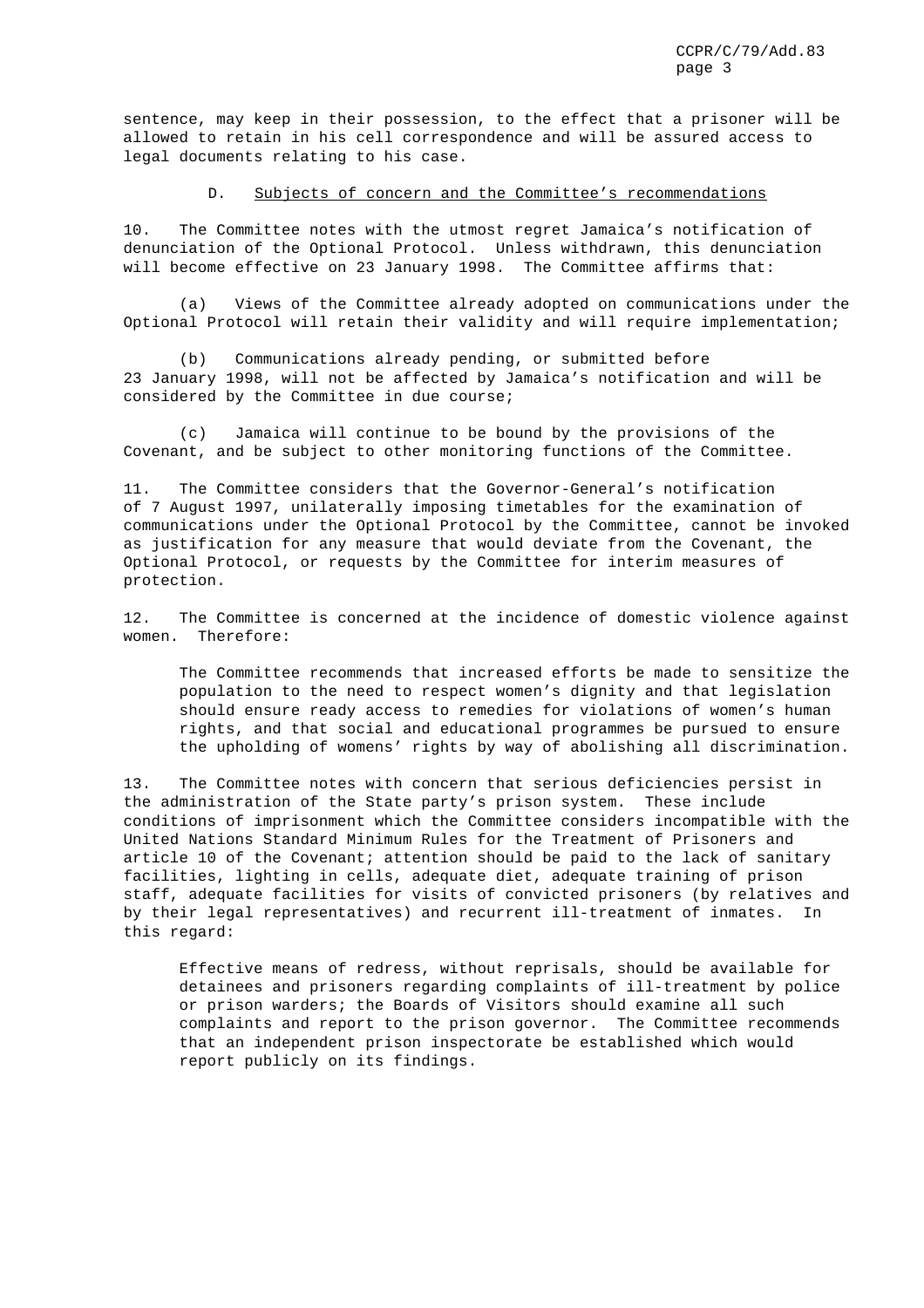CCPR/C/79/Add.83 page 4

14. While noting current endeavours to reform the system of legal aid, the Committee remains concerned about the state of current legal aid representation. This is particularly disturbing for cases involving capital punishment, where unavailability of legal aid amounts to a violation of article 6 juncto article 14 of the Covenant. Therefore:

The Committee urges the State party to monitor on a continuing basis the availability and quality of legal aid representation, and to ensure that experienced counsel is assigned to individuals accused of capital and other serious offences. The Committee emphasizes that adequate remuneration of lawyers acting under the Poor Prisoners' Defence Act at all stages of arrest and subsequent proceedings would greatly assist in providing a proper defence of clients in a proper manner. Legal aid should be available for obtaining the presence of defence witnesses for the purposes of trials.

15. The Committee is deeply concerned about the fact that the Flogging Regulation Act, 1903 and the Crime (prevention of) Act, 1942 are still in force, which provide for and regulate corporal punishment both as a penalty for certain crimes and as a penalty for breach of prison rules of other regulations. In this regard:

The Committee recommends that both Acts be repealed, as they are contrary to article 7 of the Covenant.

16. The Committee regrets the lack of published information about the alarmingly high incidence of the use of firearms by the police and security forces. Therefore:

The Committee urges the State party to investigate all such incidents and to make available to the public the outcome of such investigations; in particular, an inquiry should be completed on the Tivoli Gardens incident in March 1997 and its results published.

17. With respect to the system of administration of justice and the conduct of criminal trials, especially in capital cases, the Committee is concerned that, while there has recently been some progress in reducing delays in hearings of cases at all stages of judicial procedure between the initial charge and the final appeal, further efforts should be made to reduce delays in the hearing of cases. This applies in particular to the delays between dismissal of capital appeals by the Court of Appeal of Jamaica and the hearing of a petition for special leave to appeal by the Judicial Committee of the Privy Council. Therefore:

The Committee recommends that appropriate legal provisions be adopted to ensure prompt issue of a reasoned judgement by the Court of Appeal.

18. The Committee is concerned that the State party has failed to adhere strictly to article 9, paragraph 3, of the Covenant and to domestic statutory time limits on pre-trial detention. Therefore: